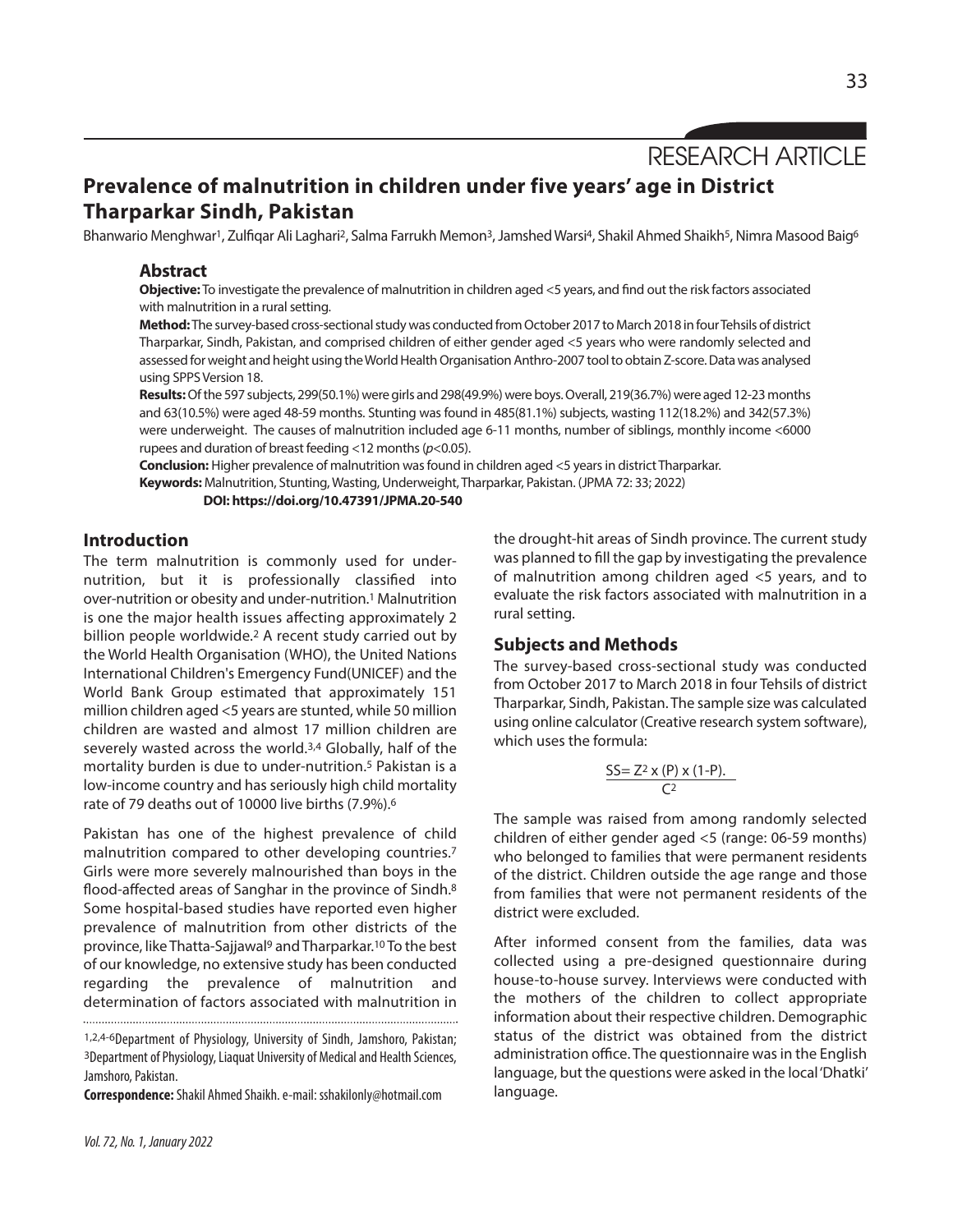Anthropometric data was collected for all the subjects. Children aged <24 months were laid horizontally and measured by children scale for weight with an exactness of 0.05kg. Height was measured using the height chart with nearness to 0.1cm. The weight was measured of barefoot children aged>24 months by using child (Baby Weight Machine Unique YRBB-20, China) and adult (MS Scale Bathroom Camry BR9011) weighing machines separately. The WHO Anthro version 3.2.211 was used to obtain Z-scores.

Data was statistically analysed using SPSS 18. height-forage (HAZ), weight-for-age (WAZ) and weight-for-height (WHZ), stunting, underweight and wasting values were calculated. Further, t-test was used to compare quantitative variables and odds ratio (OR)with 95% confidence interval (CI) was determined for assessing the risk factors. P<0.05 was taken as statistically significant.

### **Results**

Of the 597 subjects, 299(50.1%) were girls and 298(49.9%) were boys. Overall, 219(36.7%) were aged 12-23 months and 63(10.5%) were aged 48-59 months (Table 1).

Stunting was found in 485(81.1%) subjects. Stunting was categorised as moderate or severe and its relation with gender and age was noted (Table 2). Overall, wasting was found in 112(18.2%) subjects. Its relation with gender and age was noted (Table 3).

| Table-1: Stunting in relation to gender and age. |  |  |  |  |  |
|--------------------------------------------------|--|--|--|--|--|
|--------------------------------------------------|--|--|--|--|--|

| <b>Variables</b>          | $n$ (%)     |
|---------------------------|-------------|
| Gender                    |             |
| Boys                      | 299 (50.1)  |
| Girls                     | 298 (49.9)  |
| Age (months)              |             |
| $06 - 11$                 | 101 (16.9)  |
| $12 - 23$                 | 219 (36.7)  |
| $24 - 35$                 | 112 (18.8)  |
| $36 - 47$                 | 102 17.7    |
| 48-59                     | 63 (10.5)   |
| <b>Mother's education</b> |             |
| Primary                   | 4(0.7)      |
| Secondary                 | 8(1.3)      |
| Uneducated                | 585 (98)    |
| <b>Father's education</b> |             |
| Primary                   | 52(8.7)     |
| Secondary                 | 71 (11.9)   |
| Graduate                  | 4(0.7)      |
| Uneducated                | 470 (78.7)  |
| <b>No. of Siblings</b>    |             |
| $1 - 5$                   | 258 (43.20) |
| $6 - 9$                   | 317 (53.10) |
| >9                        | 22 (3.70)   |

Of the total, 342(57.3%) children were found to be underweight. Its relation with gender and age was noted (Table 4).

Logistic regression analysis suggested that significant causes of malnutrition included age 6-11 months, number of siblings, monthly income <6000 rupees and duration of breast feeding <12 months (p<0.05). Also, there was a significant relationship between different water sources and under-nutrition (p<0.05) (Table 5).

#### **Table-2:** Stunting in relation to gender and age.

| <b>Variables</b>    | $n$ (%)    | <b>Stunting</b> | Z-score        |                  |
|---------------------|------------|-----------------|----------------|------------------|
|                     |            | <-2 z-score     | $<$ -3 z-score | Mean±SD          |
| All children        | 597 (100)  | 22.4            | 58.8           | $-3.30 \pm 1.84$ |
| Gender              |            |                 |                |                  |
| Boys                | 299 (50.1) | 21.7            | 60.5           | $-3.41 \pm 1.79$ |
| Girls               | 298 (49.9) | 23.2            | 57.0           | $-3.19 \pm 1.88$ |
| Age groups (months) |            |                 |                |                  |
| $06 - 11$           | 101 (16.9) | 13.9            | 75.2           | $-3.80 + 1.90$   |
| $12 - 23$           | 219(36.7)  | 25.6            | 54.4           | $-3.16 \pm 1.92$ |
| 24-35               | 112 (18.8) | 19.6            | 67.9           | $-3.60 \pm 1.84$ |
| $36 - 47$           | 102(17.1)  | 18.6            | 54.9           | $-3.15 \pm 1.59$ |
| 48-59               | 63(10.5)   | 36.5            | 38.1           | $-2.70 + 1.59$   |

SD: Standard deviation

#### Table-3: Wasting in relation to gender and age.

| <b>Variables</b>    | $n$ (%)    |             | <b>Wasting</b> |                  |  |
|---------------------|------------|-------------|----------------|------------------|--|
|                     |            | <-2 z-score | $<$ -3 z-score | Mean±SD          |  |
| All children        | 597 (100)  | 11.8        | 7.0            | $-0.57 \pm 1.69$ |  |
| Sex                 |            |             |                |                  |  |
| Boys                | 299 (50.1) | 12.3        | 8.7            | $-0.64 \pm 1.73$ |  |
| Girls               | 298 (49.9) | 11.0        | 5.4            | $-0.51 \pm 1.65$ |  |
| Age groups (months) |            |             |                |                  |  |
| $06-11$             | 101 (16.9) | 4.9         | 1.0            | $-0.47 \pm 1.65$ |  |
| $12 - 23$           | 219(36.7)  | 14.6        | 9.1            | $-0.88 \pm 1.7$  |  |
| 24-35               | 112 (18.8) | 12.5        | 9.8            | $-0.72 \pm 1.61$ |  |
| $36 - 47$           | 102 (17.1) | 12.7        | 5.9            | $-0.70 \pm 1.51$ |  |
| 48-59               | 63(10.5)   | 9.5         | 6.4            | $-0.71 \pm 1.58$ |  |

| Table-4: Underweight status in relation to gender and age. |  |  |
|------------------------------------------------------------|--|--|
|                                                            |  |  |

| <b>Variables</b>           | $n$ (%)    | <b>Underweight</b> | Z-score        |                  |
|----------------------------|------------|--------------------|----------------|------------------|
|                            |            | $<$ -2 z-score     | $<$ -3 z-score | Mean+SD          |
| All children               | 597 (100)  | 28.2               | 29.1           | $-2.28 + 1.34$   |
| Sex                        |            |                    |                |                  |
| Boys                       | 299 (50.1) | 27.1               | 30.4           | $-2.32 + 1.35$   |
| Girls                      | 298 (49.9) | 29.2               | 27.8           | $-2.25 + 1.32$   |
| <b>Age groups</b> (months) |            |                    |                |                  |
| $06 - 11$                  | 101 (16.9) | 32.8               | 24.8           | $-2.28 + 1.23$   |
| $12 - 23$                  | 219 (36.7) | 28.3               | 30.1           | $-2.29 + 1.40$   |
| 24-35                      | 112 (18.8) | 28.6               | 33.0           | $-2.46 \pm 1.32$ |
| $36 - 47$                  | 102(17.1)  | 22.6               | 33.3           | $-2.22 \pm 1.36$ |
| 48-59                      | 63 (10.5)  | 28.6               | 19.0           | $-2.03 + 1.25$   |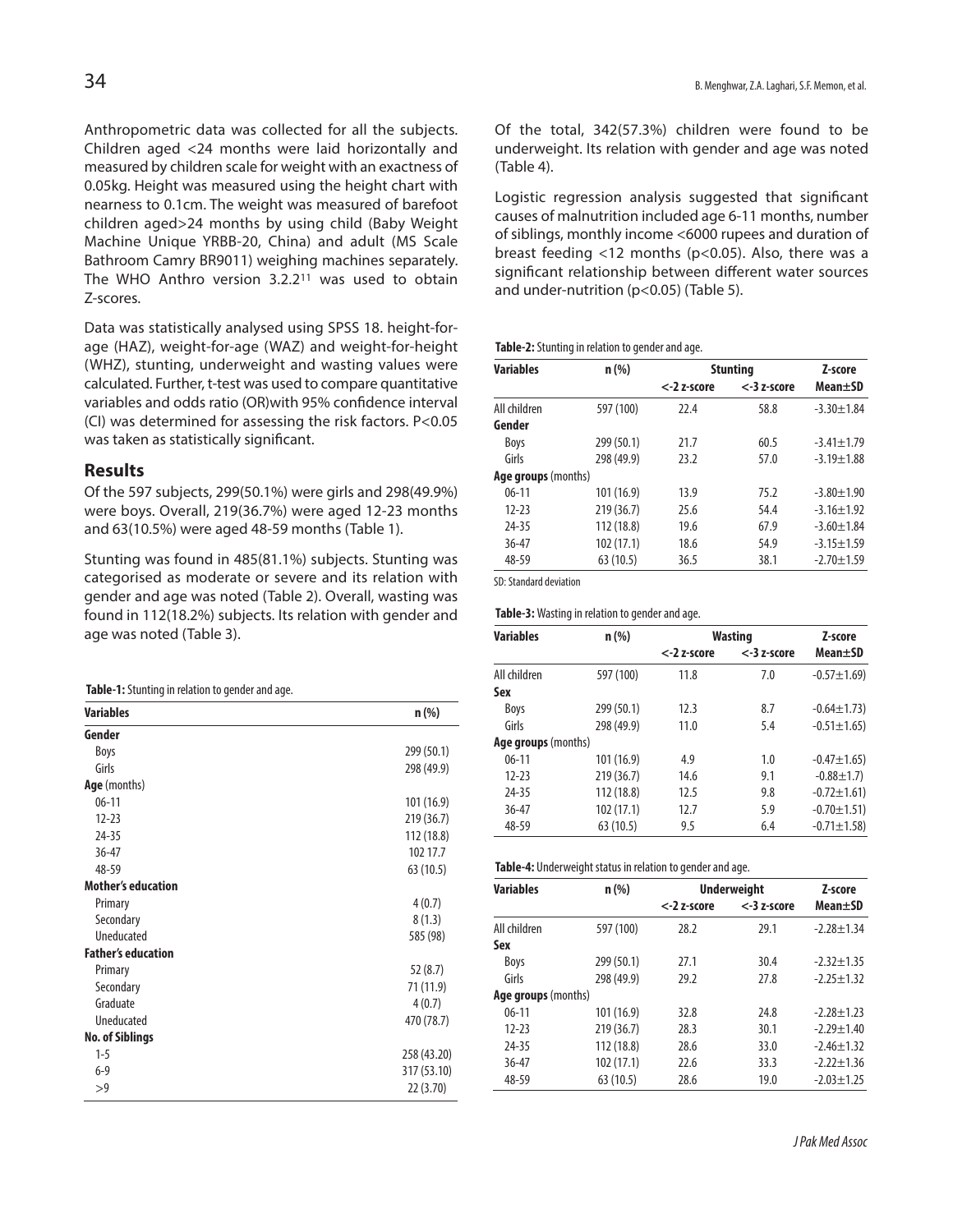| Table-5: Odds ratio (OR) for malnutrition of children aged <5 years using logistic regression analysis. |  |  |
|---------------------------------------------------------------------------------------------------------|--|--|
|                                                                                                         |  |  |

| <b>Variables</b>                  | <b>Stunting</b>     |                 | <b>Wasting</b>      |                 | <b>Underweight</b>  |                 | (CI: 1.6-3.1), but in the southern            |
|-----------------------------------|---------------------|-----------------|---------------------|-----------------|---------------------|-----------------|-----------------------------------------------|
|                                   | OR (95% CI)         | <i>p</i> -value | OR (95% CI)         | <i>p</i> -value | OR (95% CI)         | <i>p</i> -value | Ethiopian district of Sodo Zuria, the         |
| Gender                            |                     |                 |                     |                 |                     |                 | prevalence of stunting was higher in          |
| Boys                              | $1.14(0.75 - 1.72)$ | 0.516           | $1.35(0.89 - 2.05)$ | 0.147           | $1.01(0.73 - 1.41)$ | 0.920           | females than males (OR: 1.6 [Cl:1.2-          |
| Girls                             |                     |                 |                     |                 |                     |                 | 2.2]). However, like the current study,       |
| Age (monthts)                     |                     |                 |                     |                 |                     |                 | there was no significant association          |
| $06 - 11$                         | $2.78(1.96 - 6.48)$ | 0.014           | $0.33(0.11-0.97)$   | 0.037           | $1.48(0.78 - 2.79)$ | 0.220           | between stunting and gender                   |
| $12 - 23$                         | $1.35(0.70-2.61)$   | 0.365           | $1.65(0.78-3.47)$   | 0.183           | $1.54(0.88 - 2.71)$ | 0.126           |                                               |
| $24 - 35$                         | $2.38(1.07 - 5.28)$ | 0.029           | $1.52(0.67 - 3.42)$ | 0.305           | $1.76(0.94 - 3.29)$ | 0.073           | $(p>0.05)$ . Children aged 06-11 months       |
| $36 - 47$                         | $0.94(0.46 - 1.93)$ | 0.887           | $1.21(0.52 - 2.80)$ | 0.654           | $1.39(0.74 - 2.61)$ | 0.300           | were more stunted (OR: 2.78 [CI: 1.96-        |
| 48-49                             |                     |                 |                     |                 |                     |                 | 6.48], $p=0.014$ ) and the same was the       |
| <b>No of Siblings</b>             |                     |                 |                     |                 |                     |                 | case with those aged 24-35 months             |
| $1 - 5$                           |                     |                 |                     |                 |                     |                 | (OR: 2.38 [Cl: 1.07-5.28], p=0.029). In       |
| $6 - 9$                           | $0.55(0.35 - 0.85)$ | 0.007           | $1.57(1.02 - 2.41)$ | 0.371           | $1.23(0.88-1.71)$   | 0.211           | Thatta-Sujjawal, children aged 36-47          |
| >9                                | $0.72(0.23 - 2.27)$ | NA              | $0.25(0.03-1.98)$   | NA              | 3.91(1.28-11.88)    | 0.010           | months and 24-35 months were                  |
| <b>Diarrhoea</b>                  |                     |                 |                     |                 |                     |                 | found more stunted, and in southern           |
| Yes                               | $1.09(0.63 - 1.86)$ | 0.751           | $0.98(0.56 - 1.66)$ | NA              | $1.15(0.76 - 1.75)$ | 0.488           |                                               |
| No                                |                     |                 |                     |                 |                     |                 | Ethiopia, children aged 24-35 months          |
| Income                            |                     |                 |                     |                 |                     |                 | were more stunted. <sup>18</sup> The Children |
| >6000                             |                     |                 |                     |                 |                     |                 | who had diarrhoea in the preceding            |
| < 6000                            | $1.00(0.54-1.82)$   |                 | $1.86(1.08-3.20)$   | 0.023           | $1.36(0.83 - 2.22)$ | 0.208           | two weeks in the current study were           |
| <b>Water sources</b>              |                     |                 |                     |                 |                     |                 | slightly more stunted (OR: 1.09 [CI:          |
| R.O plant                         |                     |                 |                     |                 |                     |                 | 0.63-1.86]), and the corresponding            |
| Well                              | $0.77(0.37 - 1.58)$ | 0.479           | $0.82(0.43 - 1.54)$ | 0.543           | $1.23(0.72 - 2.12)$ | 0.434           | values in Thatta-Sujjawal was OR: 1.13        |
| Hand pump                         | $0.85(0.40-1.82)$   | 0.689           | $0.39(0.18 - 0.81)$ | 0.010           | $0.55(0.31-0.97)$   | 0.004           | (CI: 0.97-1.33), while in southern            |
| Water supply                      | $0.63(0.29-1.36)$   | 0.240           | $1.00(0.50-1.97)$   | 1.000           | $1.23(0.68 - 2.22)$ | 0.479           | Ethiopia it was OR: 2.01(Cl: 1.4-2.7).        |
| <b>Duration breast of feeding</b> |                     |                 |                     |                 |                     |                 |                                               |
| $<$ 12 months                     | $1.32(0.87 - 1.99)$ | 0.187           | $1.19(0.78-1.82)$   | 0.413           | $1.11(0.80-1.55)$   | 0.507           | Large family size in the current study        |
| $>12$ months                      |                     |                 |                     |                 |                     |                 | was significantly associated with             |
|                                   |                     |                 |                     |                 |                     |                 | stunting $(p=0.003)$ which is in line with    |

the finding in northern Ethiopia. <sup>19</sup> In

1.14-149), in southern Ethiopia OR: 2.3 (CI: 1.6-3.1), but in the southern Ethiopian district of Sodo Zuria, the prevalence of stunting was higher in females than males (OR: 1.6 [CI:1.2-

CI: Confidence interval, 1 is reference value.

### **Discussion**

The current study indicated that more than half children aged <5 years in the studied population were undernourished. The prevalence of stunting was 81.2%, wasting 18.8% and underweight 57.3%. In comparison with other developing countries, the prevalence of malnutrition was found to be higher in Pakistan. <sup>12</sup> The higher prevalence of malnutrition in the present study may have been influenced by the fact that the sample studied was taken from the drought-affected area of Pakistan.

The Pakistan Demographic and Health Survey (PDHS) 2017-18 determined that the prevalence of stunting, wasting and underweight was 37%, 7% and 23% respectively among under-five children.13 In Tharparkar, 81.2% children were stunted, with 58.8% being severely stunted, 57.3% were underweight and 18.2% were wasted. Studies have reported 74% stunting in Badin,<sup>14</sup> 48.2% in Thatta-Sajjawal, <sup>15</sup> 57.7% in South Africa 57.7%16 and 47.6% in Ethiopia. 17

In the current study, boys were found slightly more (OR=1.14 [CI: 0.75-1.72]) stunted than males. The corresponding values in Thatta-Sujjawal was OR: 1.13(CI: the current study, children who were fed on breast-milk for <12 months were more stunted (OR: 1.32 [CI: 0.87-1.91]). A study in Uganda showed that 58% females breastfed their young ones for <12 months owing mainly to repeated or early pregnancies. 20

The overall prevalence of wasting was 18.8% in the current study, but in Thatta-Sujjawal it was 16.2% , in southern India 12.2%21 in southern Ethiopia 13.4% and in Africa 13%. <sup>22</sup> The prevalence of wasting wasfound higher in boys (OR: 1.35 [CI: 0.89-5.05]) compared to girls in the current study. This was in line with earlier findings. Wasting was higher in children aged 12-23 months in the current study (OR: 1.65 [CI: 0.78-3.47), but in Thatta-Sujjawal it was 24-35 months. Children belonging to families with monthly income <6000 rupees were more wasted (OR: 1.36 [CI: 0.83- 2.25]) in the current study, and similar findings were reported from Thatta–Sujjawal.

Overall prevalence of underweight was 57.3% in the current study, whereas it was 39.5% in Thatta–Sujjawal, 36.4% in Africa, and 29.2% in Ethiopia.

The current study has limitations as it was conducted in only limited Tehsils as it was difficult to access remote